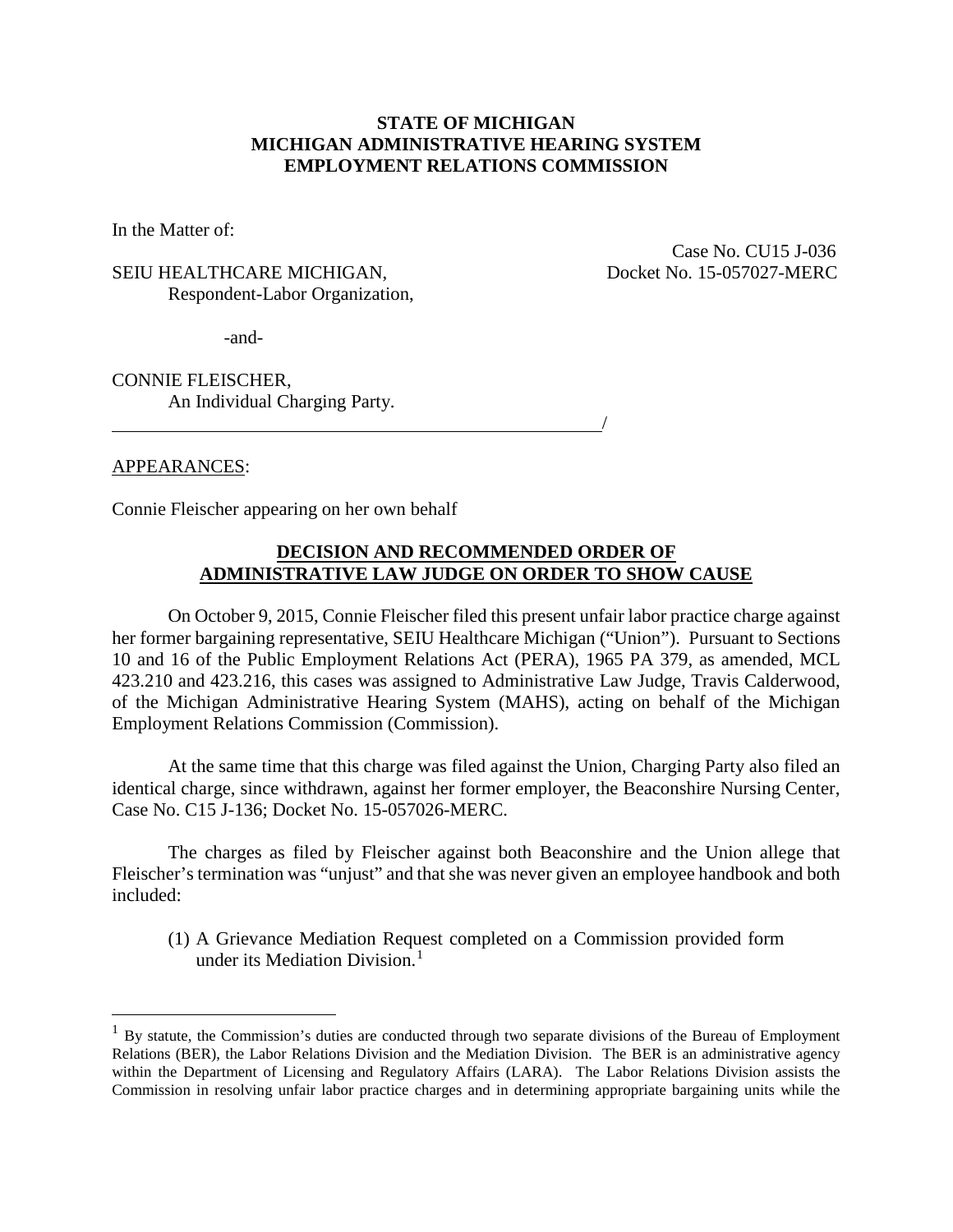- (2) A completed Health Facility Complaint Form provided by the Department of Licensing and Regulatory Affairs Department (LARA).<sup>[2](#page-1-0)</sup>
- (3) A Beaconshire Nursing Center Disciplinary Notice dated September 25, 2015, indicating that Fleischer was terminated for violating work rules.

With respect to the Grievance Mediation Request and the Health Facility Complaint Form, there is no indication that either were actually submitted to the Commission's Mediation Division or BCHS respectively.

Upon review of the charges as filed it was not clear that the Commission possessed jurisdiction over the parties such that it could properly consider Fleischer's allegations. Additionally, ignoring the preceding jurisdictional concerns, it was the opinion of the undersigned that the charges as filed failed to state a claim upon which relief could be granted under PERA. As such, I convened a pre-hearing telephone conference on November 23, 2015, to discuss these issues with the parties. At the conclusion of that call it was my understanding that Charging Party would provide my office with a written withdrawal of both charges. On November 24, 2015, I received notice from Charging Party that she was withdrawing her charge against Beaconshire Nursing Center.<sup>[3](#page-1-1)</sup> I then directed my secretary to contact Charging Party and confirm that she wished to proceed with her charge against SEIU Healthcare Michigan. Charging Party confirmed such on December 8, 2015.

On December 22, 2015, I directed Charging Party to show cause in writing why the charge against SEIU Healthcare Michigan should not be dismissed because the Commission lacks jurisdiction over the parties and/or because the charge as filed fails to state an actionable claim upon which relief could be granted under PERA.

Charging Party filed her response on January 5, 2016, in which she did not address the issue of the Commission's jurisdiction over the parties and instead focused on listing several alleged deficiencies and compliance issues she claimed she witnessed or had been a part of during her employment at the Beaconshire Nursing Center.

Ignoring Charging Party's failure to address the question of the Commission's jurisdiction over the parties, it is the opinion of the undersigned that summary dismissal of the charge against SEIU Healthcare Michigan is appropriate because, even if one were to assume that the Commission has jurisdiction, the fact remains that Charging Party has not plead or alleged with any specificity an actionable claim under PERA for which relief could be granted.

 $\overline{a}$ 

Mediation Division assists in the settlement of contract negotiations and grievances in both the public and private sectors.

<span id="page-1-0"></span><sup>2</sup> The Bureau of Community and Health Systems (BCHS), also an administrative agency within LARA, performs state licensing and federal certification regulatory duties as required by state and federal laws. The Health Facility Complaint Form completed by Charging Party and attached to her charges is provided by the BCHS to allow individuals to file complaints against various state licensed and federally certified health facilities, agencies, and programs.

<span id="page-1-1"></span><sup>3</sup> Pursuant to that notice an Order of Withdrawal in Case No. C15 J-136; Docket No. 15-057026-MERC was issued on December 14, 2015.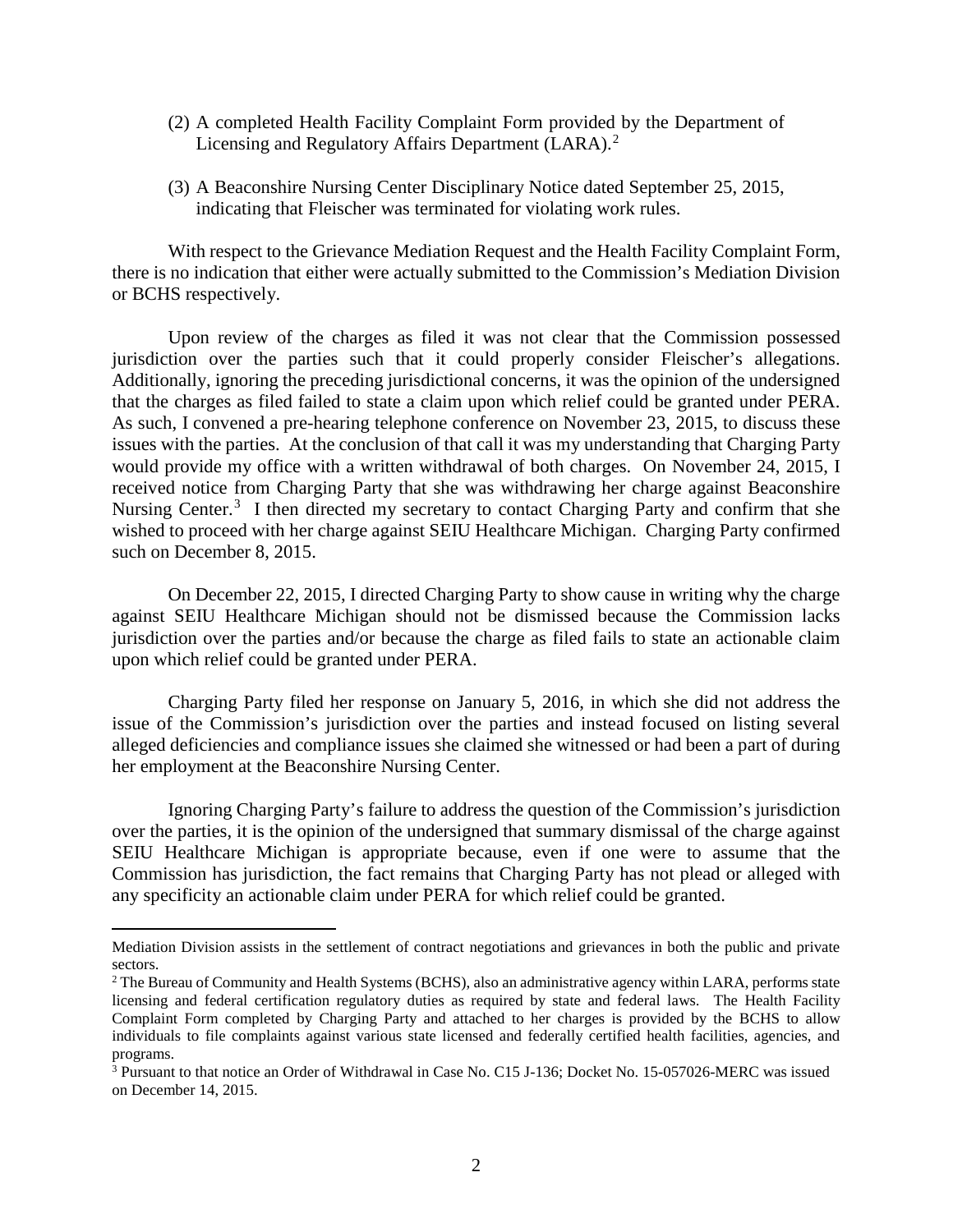In addressing charges levied against a union, it is well established law that a union's obligation to its members is comprised of three responsibilities: (1) to serve the interest of all members without hostility or discrimination toward any; (2) to exercise its discretion in complete good faith and honesty; and (3) to avoid arbitrary conduct. *Vaca v Sipes*, 386 US 171 (1967); *Goolsby v City of Detroit*, 419 Michigan 651 (1984). Furthermore, a union's actions are lawful as long as they are not so far outside a wide range of reasonableness as to be irrational*. Airline Pilots Ass'n v O'Neill,* 499 US 65, 67 (1991).

As filed, the allegations made against the SEIU Healthcare Michigan fail to establish any actionable claim under PERA, i.e., there is no allegation that the Union failed to fulfil its duty to fairly represent Charging Party. Charging Party, in her response to my December 22, 2015, directive did not correct that deficiency. Instead, as stated above, Charging Party's filings consist of listing several alleged deficiencies and compliance issues she claimed she witnessed or had been a part of during her employment at the Beaconshire Nursing Center.

Accordingly, for the reasons set forth herein, I recommend that the Commission issue the following order:

# **RECOMMENDED ORDER**

It is hereby ordered that the unfair labor practice charge be dismissed in its entirety.

# MICHIGAN EMPLOYMENT RELATIONS COMMISSION

\_\_\_\_\_\_\_\_\_\_\_\_\_\_\_\_\_\_\_\_\_\_\_\_\_\_\_\_\_\_\_\_\_\_\_\_\_\_\_\_\_\_\_\_

Travis Calderwood Administrative Law Judge Michigan Administrative Hearing System

Dated: February 17, 2016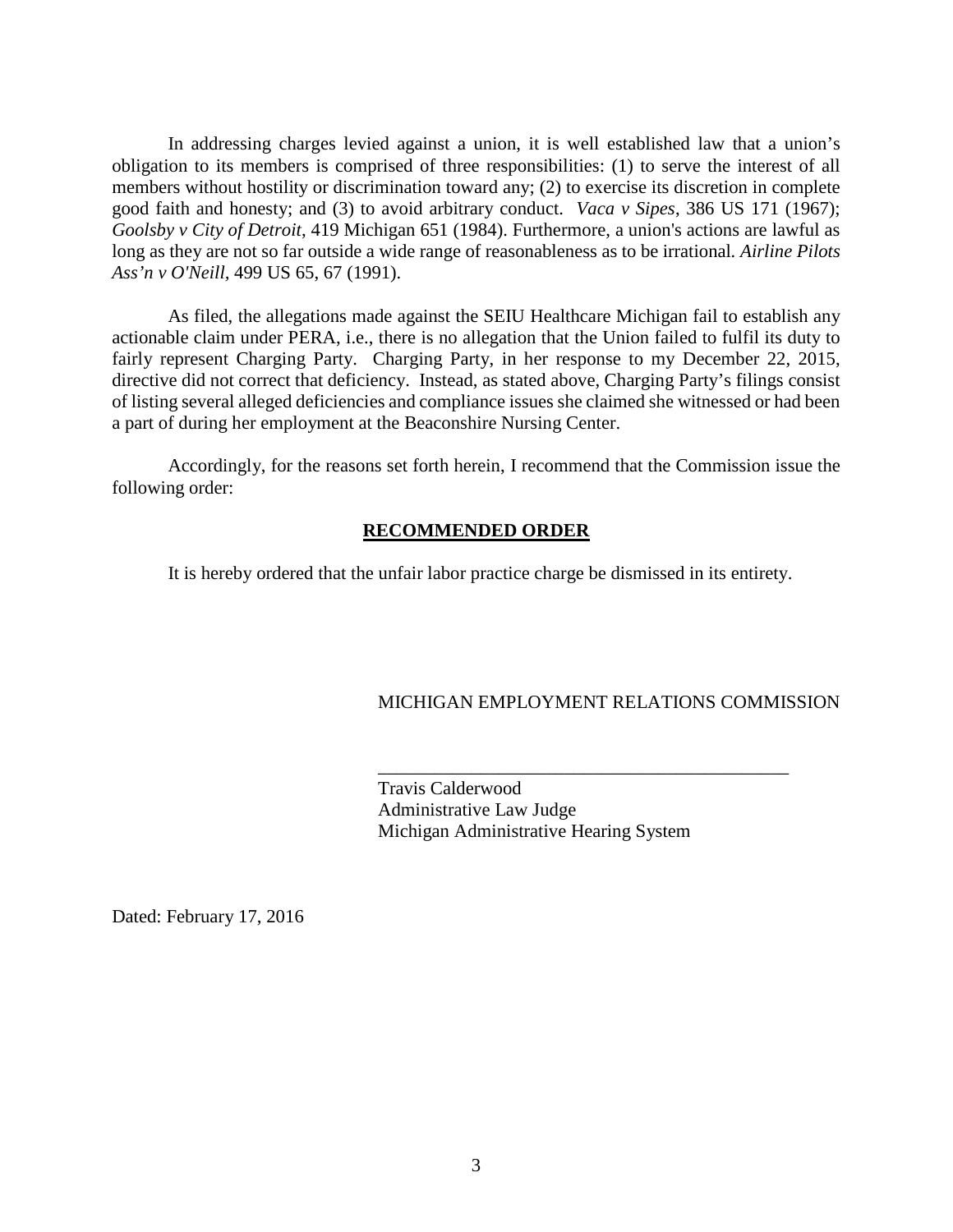#### **STATE OF MICHIGAN EMPLOYMENT RELATIONS COMMISSION LABOR RELATIONS DIVISION**

In the Matter of:

SEIU HEALTHCARE MICHIGAN, Labor Organization-Respondent,

MERC Case No. CU15 J-036 -and-<br>
Hearing Docket No. 15-057027

CONNIE FLEISCHER, An Individual Charging Party.

APPEARANCES:

Connie Fleischer, appearing on her own behalf

<u>/</u>

## **DECISION AND ORDER**

On February 17, 2016, Administrative Law Judge (ALJ) Travis Calderwood issued his Decision and Recommended Order in the above matter finding that Respondent did not violate Section 10 of the Public Employment Relations Act (PERA), 1965 PA 379, as amended, and recommending that the Commission dismiss the charge. The Decision and Recommended Order of the Administrative Law Judge was served on the interested parties in accord with Section 16 of the Act. Pursuant to Rule 176, R423.176, of the General Rules of the Employment Relations Commission, exceptions to the Decision and Recommended Order were due on March 8, 2016.

No exceptions were filed on or before the due date. Rather, on April 18, 2016, Charging Party submitted two completed NLRB unfair labor practice charge forms to the Commission's Detroit office. The Commission's staff then contacted Charging Party to determine why she submitted the forms and, on April 27, 2016, wrote Charging Party to inform her:

…if you wish to file exceptions, you need to do so as soon as possible and must also file a Motion for Retroactive Extension showing good cause as to why your exceptions were not filed within 20 days.

Hearing nothing further from Charging Party, the Commission's staff again wrote her on June 13, 2016 stating that "we are planning to close your case unless we hear from you by June 21, 2016."

On June 20, 2016, Charging Party submitted her exceptions to the Administrative Law Judge's Decision and Recommended Order, without a Motion for Retroactive Extension or statement of service.